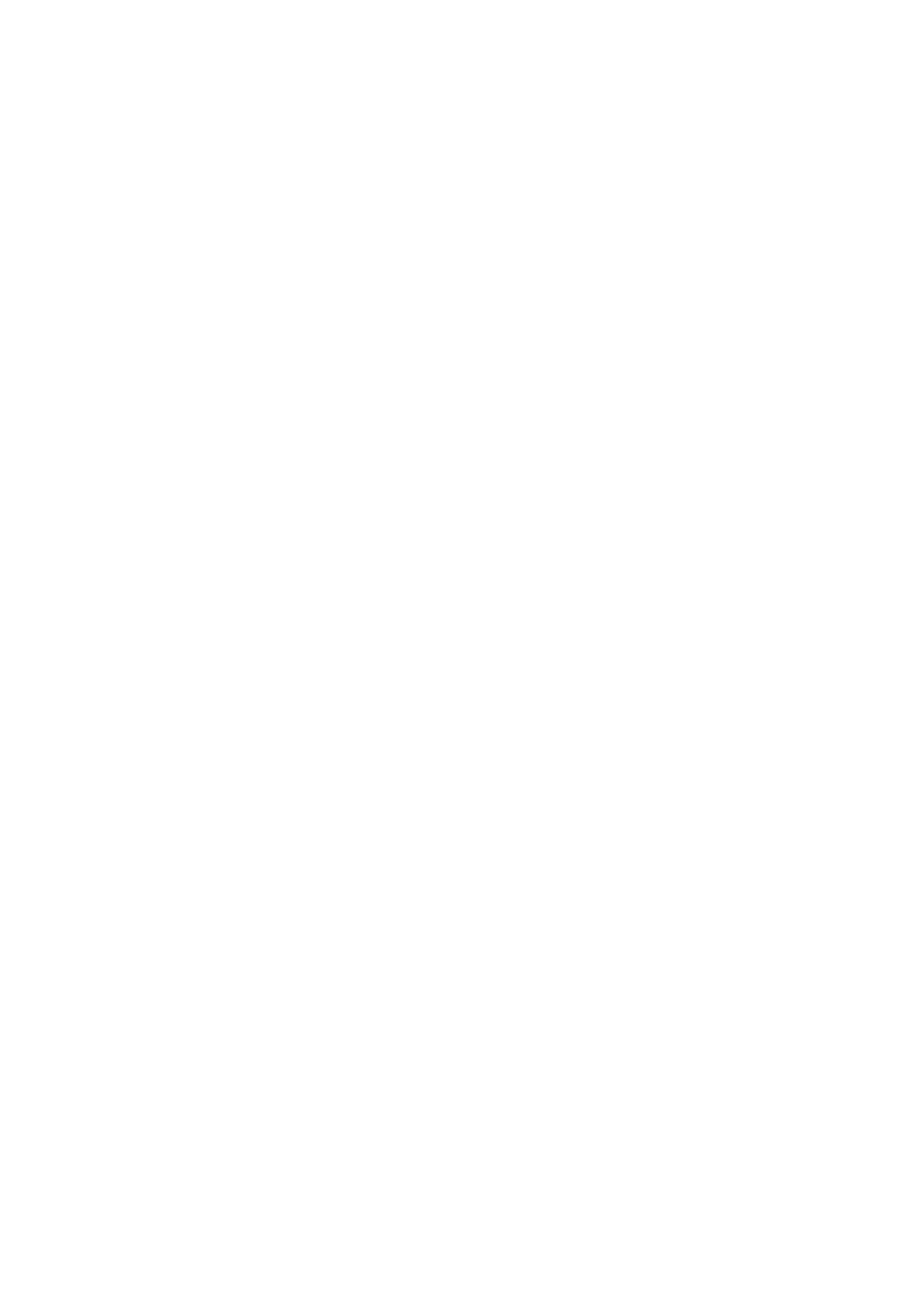

|                | <b>ITEM TABLE OF CONTENTS</b>                                                                   | <b>PAGE</b>             |
|----------------|-------------------------------------------------------------------------------------------------|-------------------------|
| 1              | Welcome                                                                                         | 5                       |
| $\mathbf 2$    | <b>Apologies</b>                                                                                | $\overline{\mathbf{5}}$ |
| 3              | <b>Declaration of Interest</b>                                                                  | 5                       |
| 4              | <b>Confirmation of Minutes</b>                                                                  | 5                       |
| 5              | <b>Leave of Absence</b>                                                                         | 5                       |
| 6              | <b>Acknowledgements</b>                                                                         | 5                       |
| $\overline{7}$ | <b>Petitions</b>                                                                                | 5                       |
| 8              | <b>Deputations</b>                                                                              | 5                       |
| 9              | <b>Public Forum</b>                                                                             | 6                       |
| 10             | <b>Extraordinary Business</b>                                                                   | $6\phantom{1}6$         |
| 11             | Manurewa Local Board consultation feedback and input into the Annual<br><b>Budget 2022/2023</b> | $\overline{7}$          |
| 12             | <b>Consideration of Extraordinary Items</b>                                                     |                         |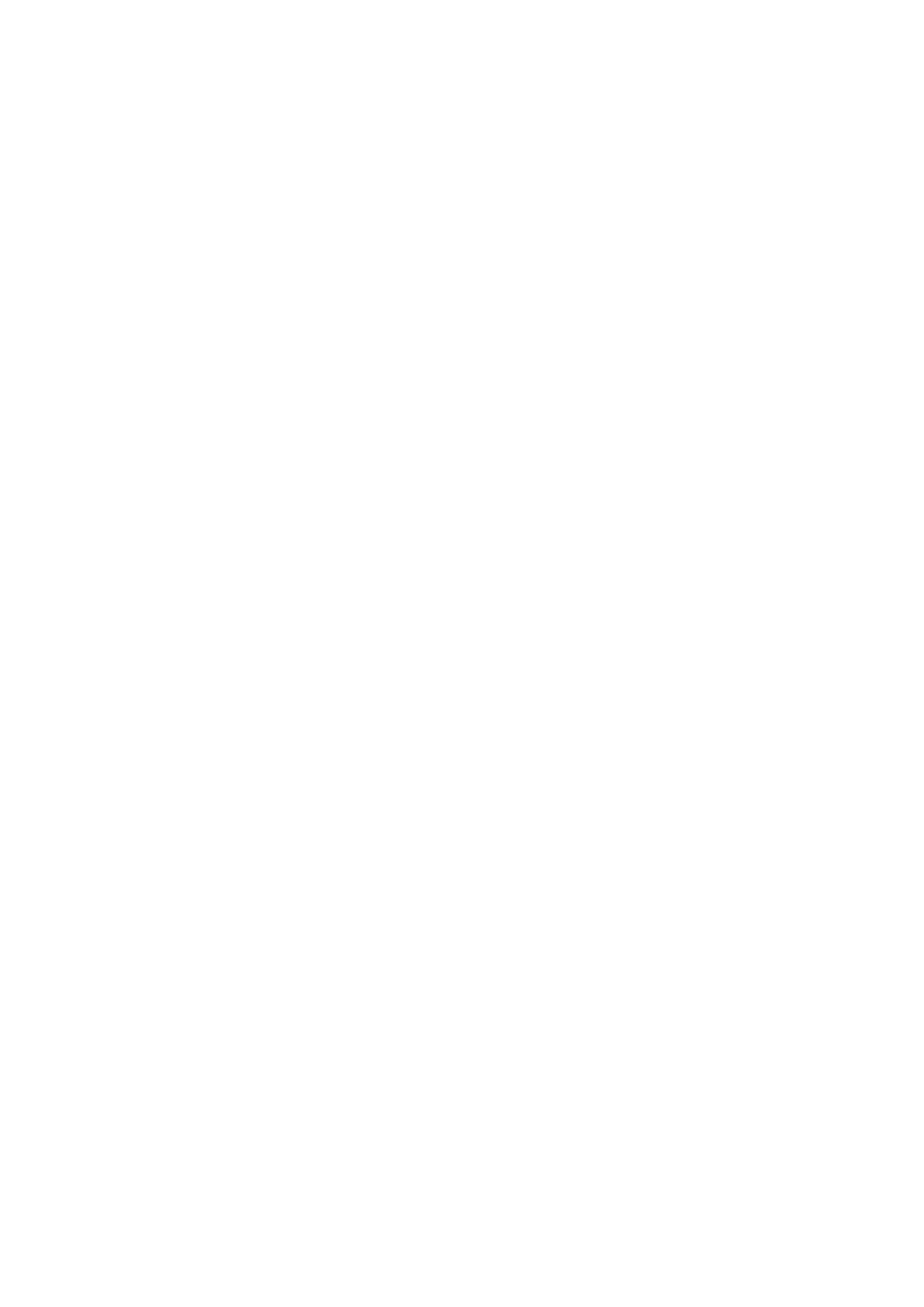

#### <span id="page-4-0"></span>**1 Welcome**

A board member will lead the meeting in prayer.

#### <span id="page-4-1"></span>**2 Apologies**

At the close of the agenda no apologies had been received.

#### <span id="page-4-2"></span>**3 Declaration of Interest**

Members are reminded of the need to be vigilant to stand aside from decision making when a conflict arises between their role as a member and any private or other external interest they might have.

#### <span id="page-4-3"></span>**4 Confirmation of Minutes**

That the Manurewa Local Board:

a) confirm the ordinary minutes of its meeting, held on Thursday, 21 April 2022, as true and correct.

#### <span id="page-4-4"></span>**5 Leave of Absence**

At the close of the agenda no requests for leave of absence had been received.

#### <span id="page-4-5"></span>**6 Acknowledgements**

At the close of the agenda no requests for acknowledgements had been received.

#### <span id="page-4-6"></span>**7 Petitions**

At the close of the agenda no requests to present petitions had been received.

#### <span id="page-4-7"></span>**8 Deputations**

Standing Order 7.7 provides for deputations. Those applying for deputations are required to give seven working days notice of subject matter and applications are approved by the Chairperson of the Manurewa Local Board. This means that details relating to deputations can be included in the published agenda. Total speaking time per deputation is ten minutes or as resolved by the meeting.

At the close of the agenda no requests for deputations had been received.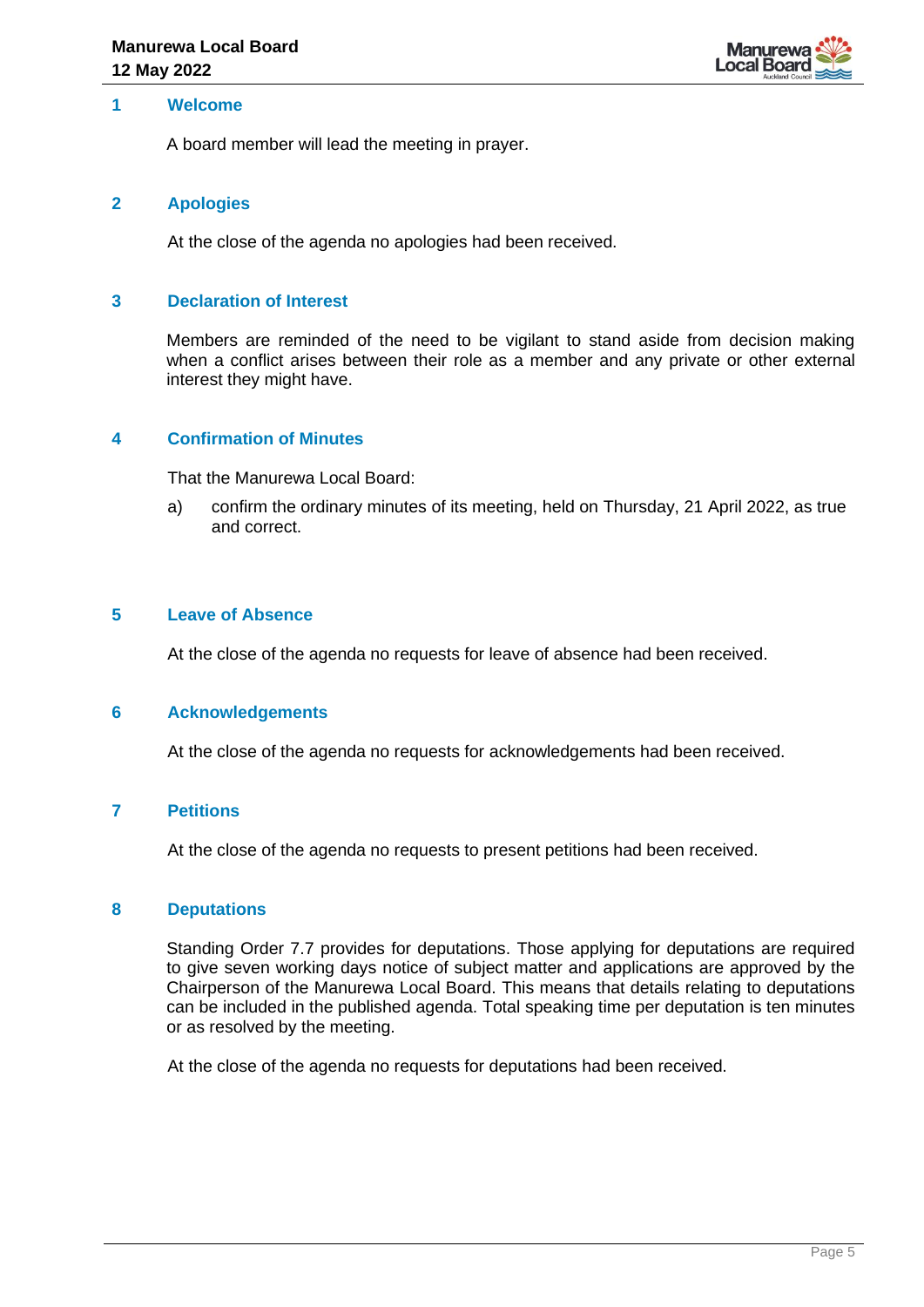

#### <span id="page-5-0"></span>**9 Public Forum**

A period of time (approximately 30 minutes) is set aside for members of the public to address the meeting on matters within its delegated authority. A maximum of 3 minutes per item is allowed, following which there may be questions from members.

At the close of the agenda no requests for public forum had been received.

#### <span id="page-5-1"></span>**10 Extraordinary Business**

Section 46A(7) of the Local Government Official Information and Meetings Act 1987 (as amended) states:

"An item that is not on the agenda for a meeting may be dealt with at that meeting if-

- (a) The local authority by resolution so decides; and
- (b) The presiding member explains at the meeting, at a time when it is open to the public,-
	- (i) The reason why the item is not on the agenda; and
	- (ii) The reason why the discussion of the item cannot be delayed until a subsequent meeting."

Section 46A(7A) of the Local Government Official Information and Meetings Act 1987 (as amended) states:

"Where an item is not on the agenda for a meeting,-

- (a) That item may be discussed at that meeting if-
	- (i) That item is a minor matter relating to the general business of the local authority; and
	- (ii) the presiding member explains at the beginning of the meeting, at a time when it is open to the public, that the item will be discussed at the meeting; but
- (b) no resolution, decision or recommendation may be made in respect of that item except to refer that item to a subsequent meeting of the local authority for further discussion."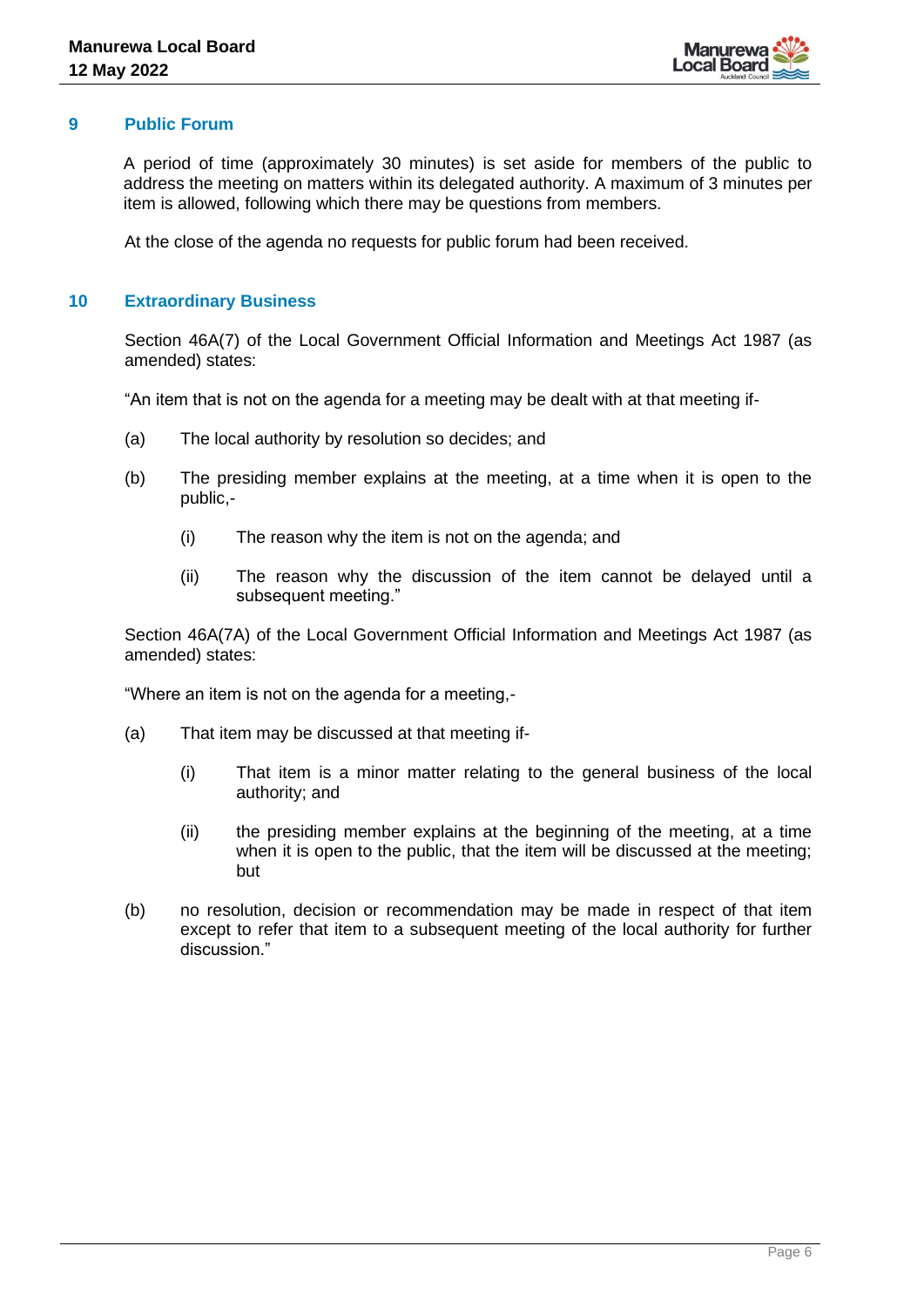

## <span id="page-6-0"></span>**Manurewa Local Board consultation feedback and input into the Annual Budget 2022/2023**

**File No.:** CP2022/05032

## **Te take mō te pūrongo Purpose of the report**

- 1. To receive consultation feedback from the Manurewa Local Board area on:
	- proposed priorities and activities for the Manurewa Local Board Agreement 2022/2023
	- regional topics for the Annual Budget 2022/2023.
- 2. To recommend any local matters to the Governing Body, that they will need to consider or make decisions on in the Annual Budget 2022/2023 process.
- 3. To provide input on the proposed regional topics in the Annual Budget 2022/2023.

## **Whakarāpopototanga matua Executive summary**

- 4. Local board agreements set out annual funding priorities, activities, budgets, levels of service, performance measures and initiatives for each local board area. Local board agreements for 2022/2023 will be included in the Council's Annual Budget 2022/2023.
- 5. Auckland Council publicly consulted from 28 February to 28 March 2022 to seek community views on the proposed Annual Budget 2022/2023. This included consultation on the Manurewa Local Board's proposed priorities for 2022/2023 to be included in their local board agreement.
- 6. Auckland Council received 11,550 pieces of feedback in total across the region including 264 submissions from the Manurewa local board area. Feedback from Manurewa residents indicates:
	- 81% support for local priorities
	- two thirds of submitters support the proposed climate action targeted rate
	- 55% of individual submitters support the budget package
	- 52% of individual submitters support the proposal to prioritise operational spending
	- two thirds of individual submitters support a move to a region-wide rates funded refuse collection.
	- half of individual submitters support the three proposals for waste service opt-out provisions
	- 45% of individual submitters support applying a minimum base charge to every separately used or inhabited part of a property (SUIP).
- 7. In the Annual Budget process there are financial matters where local boards provide recommendations to the Governing Body, for consideration or decision-making. This includes:
	- proposed locally driven initiative capital projects outside local boards' decision-making responsibility
	- release of local board specific reserve funds
	- any local board advocacy initiatives.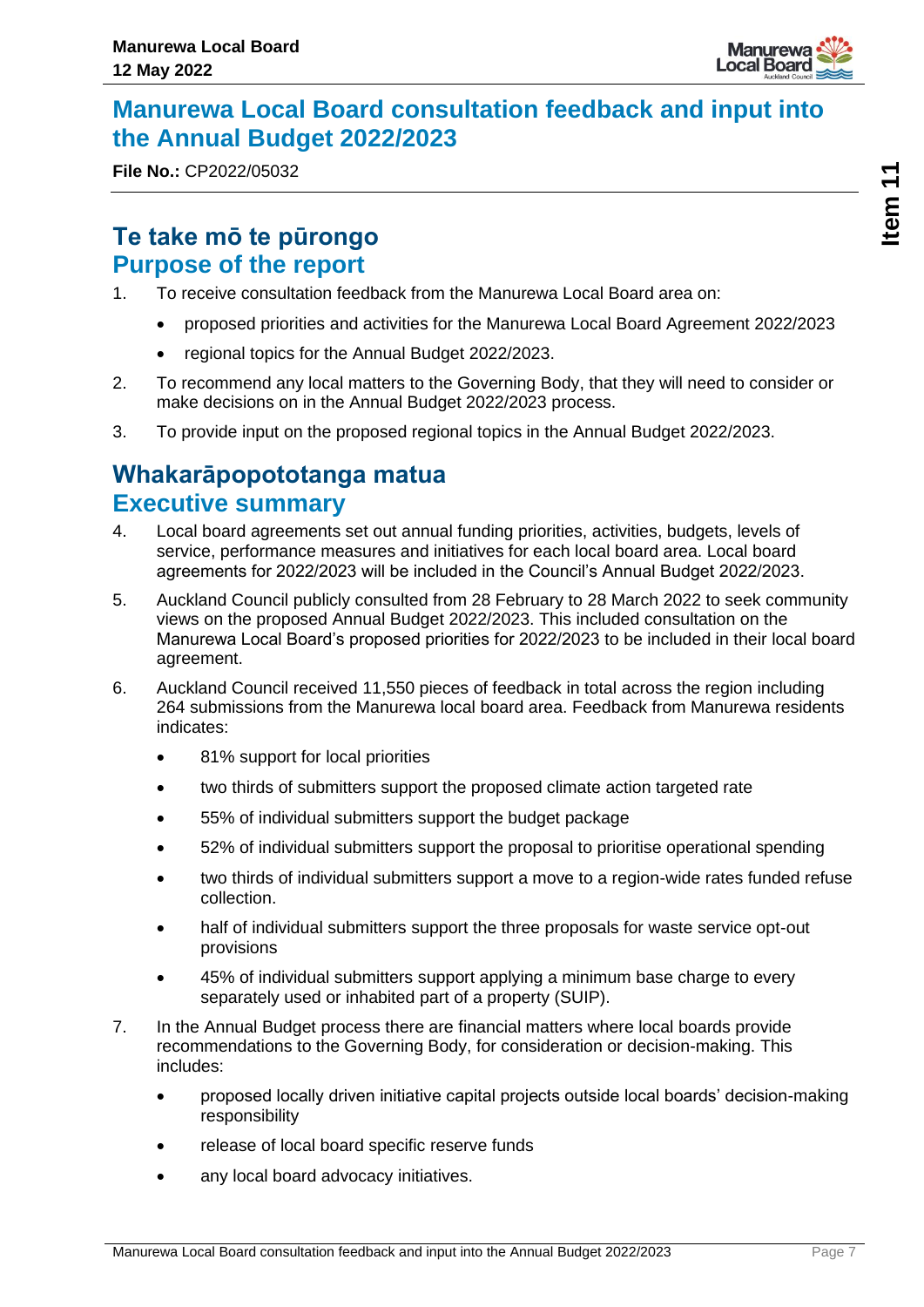

The Governing Body will consider these items as part of the Annual Budget decision-making process in June 2022.

8. Local boards have a statutory responsibility to provide input into regional strategies, policies, plans, and bylaws. This report provides an opportunity for the local board to provide input on council's proposed Annual Budget 2022/2023.

## **Ngā tūtohunga Recommendation/s**

That the Manurewa Local Board:

- a) receive consultation feedback on the proposed Manurewa Local Board priorities and activities for 2022/2023
- b) receive consultation feedback on regional topics in the Annual Budget 2022/2023 from people and organisations based in the Manurewa local board area
- c) recommend that the Governing Body approves any proposed locally driven initiative (LDI) capital projects, which are outside local board's allocated decision-making responsibility
- d) recommend the release of local board specific reserve funds to the Governing Body
- e) provide input on regional topics in the proposed Annual Budget 2022/2023 to the Governing Body
- f) provide its advocacy initiatives for the Annual Budget 2022/2023 to the Governing Body.

## **Horopaki Context**

- 9. Each financial year Auckland Council must have a local board agreement (as agreed between the Governing Body and the local board) for each local board area. The Manurewa Local Board Agreement sets out how the Council will reflect the priorities in the Manurewa Local Board Plan 2020 in respect to the local activities to be provided in the Manurewa local board area and includes information relating to budgets, levels of service, and performance measures.
- 10. The local board agreements 2022/2023 will form part of the Auckland Council's Annual Budget 2022/2023.
- 11. Auckland Council publicly consulted from 28 February to 28 March 2022 to seek community views on the proposed Annual Budget 2022/2023, as well as local board priorities and proposed activities to be included in the local board agreement 2022/2023.
- 12. Due to the impacts of the ongoing COVID-19 global pandemic, significant pressure has been placed upon the council's financial position. This has created significant flow on effects for the council's proposed Annual Budget 2022/2023.

## **Tātaritanga me ngā tohutohu Analysis and advice**

13. This report includes analysis of consultation feedback, any local matters to be recommended to the Governing Body and seeks input on regional topics in the proposed Annual Budget 2022/2023.

### **Consultation feedback overview**

14. As part of the public consultation Auckland Council used a variety of methods and channels to reach and engage a broad cross section of Aucklanders to gain their feedback and input into regional and local topics.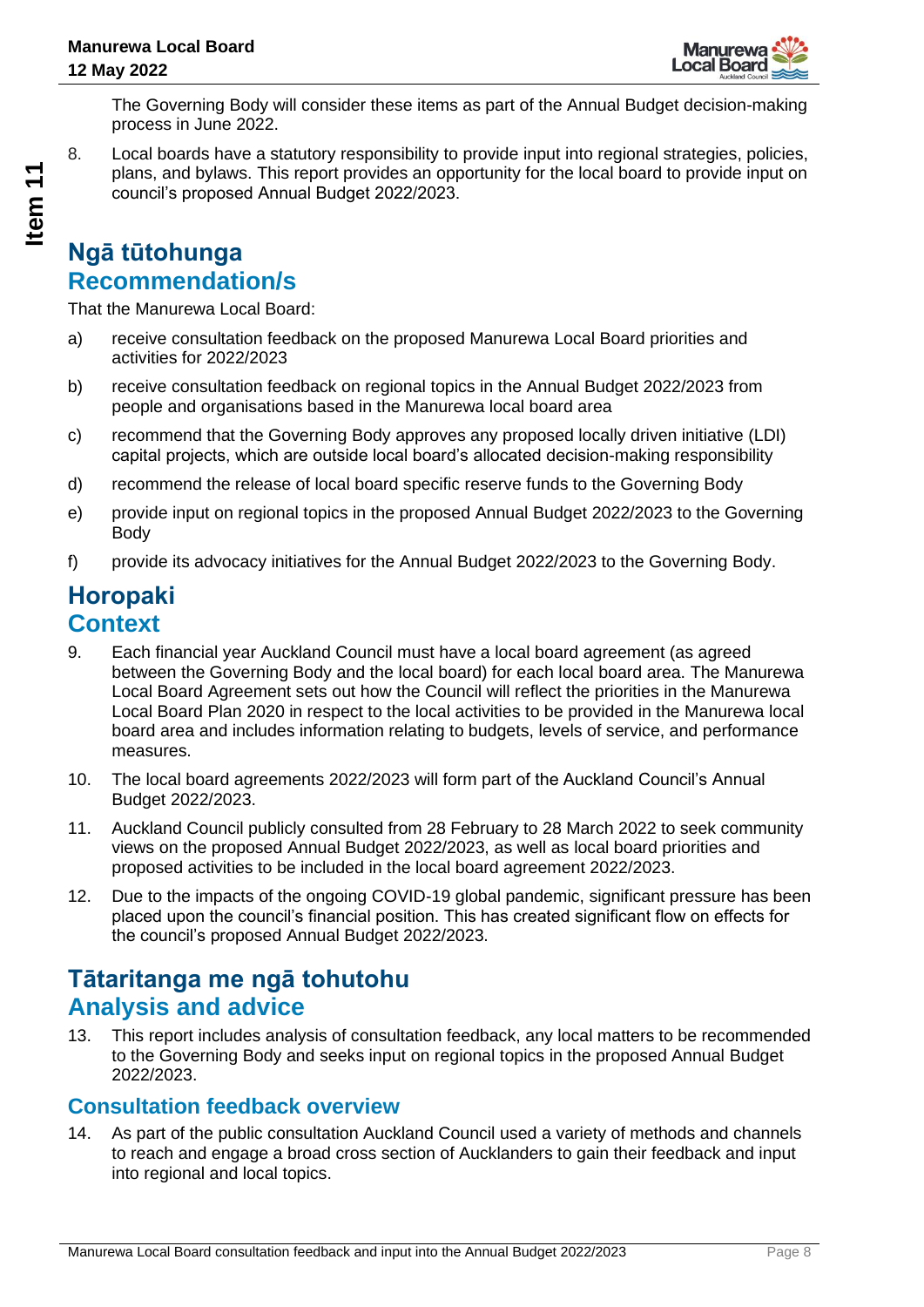

- 15. In total, we received feedback 11,550 pieces of feedback in the consultation period. This feedback was received through:
	- written feedback 9,464 online or hard copy forms, emails or letters
	- in person 2,086 pieces of feedback through online Have Your Say events, or independently managed phone interviews. All events (except one which didn't have any attendees) were moved to an online platform or cancelled due to the red COVID-19 traffic light setting.
- 16. Written feedback was received from the following mana whenua iwi, six of which have interest in the Manurewa Local Board area:
	- Ngāti Whatua o Orākei Te Rūnanga o Ngāti Whatua
	- Ngāti Paoa Ngāti Paoa Trust Board
	- Ngaati Whanunga Ngaati Whanaunga Incorporated Society
	- Te Ahiwahui Makaurau Marae Māori Trust
	- Te Kawerau ā Maki Te Kawerau Iwi Tiaki Trust
	- Ngāti Tamaterā Ngāti Tamaterā Treaty Settlement Trust
	- Ngāti Te Ata Waiohua

### **Feedback received on the Manurewa Local Board's priorities for 2022/2023**

- 17. The Manurewa Local Board consulted on the following priorities for 2022/2023:
	- Priority 1: deliver targeted activities through our Strengthening Our Streets framework that support our neighbourhoods and public places to be safe, attractive and inclusive
	- Priority 2: partner with mana whenua, Manurewa Marae and Māori organisations to showcase and celebrate Māori culture, aspirations, stories and identity
	- Priority 3: develop a signature event that celebrates the richness of our cultural diversity
	- Priority 4: work with community groups to deliver more social and recreational activities that connect people across generations and cultures
	- Priority 5: work with our business associations on economic recovery solutions that support local businesses and connect local people with employment opportunities
	- Priority 6: continue our focus on improving our harbour and waterways
	- Priority 7: deliver initiatives that reduce carbon emissions, and advocate to the governing body for improved public transport infrastructure and the planting of more trees that help us reduce our carbon footprint.
- 18. 151 submissions were received on Manurewa Local Board's priorities for 2022/2023. The majority of local respondents support all (60) or most (62) local priorities.
- 19. The graph and table below give an overview of the responses on the Manurewa local priorities.

| <b>Category</b> | <b>Count</b> |                    |         |          |              |         | <b>Total</b> |
|-----------------|--------------|--------------------|---------|----------|--------------|---------|--------------|
|                 | I support    | I support I do not |         | I do not | <b>Other</b> | I don't |              |
|                 | all          | most               | support | support  |              | know    |              |
| Individuals     | 60           | 62                 |         |          |              |         | 151          |
| Organisations   |              |                    |         |          |              |         | -6           |
| Maori entities  |              |                    |         |          |              |         |              |
| Pro formas      |              |                    |         |          |              |         | 0            |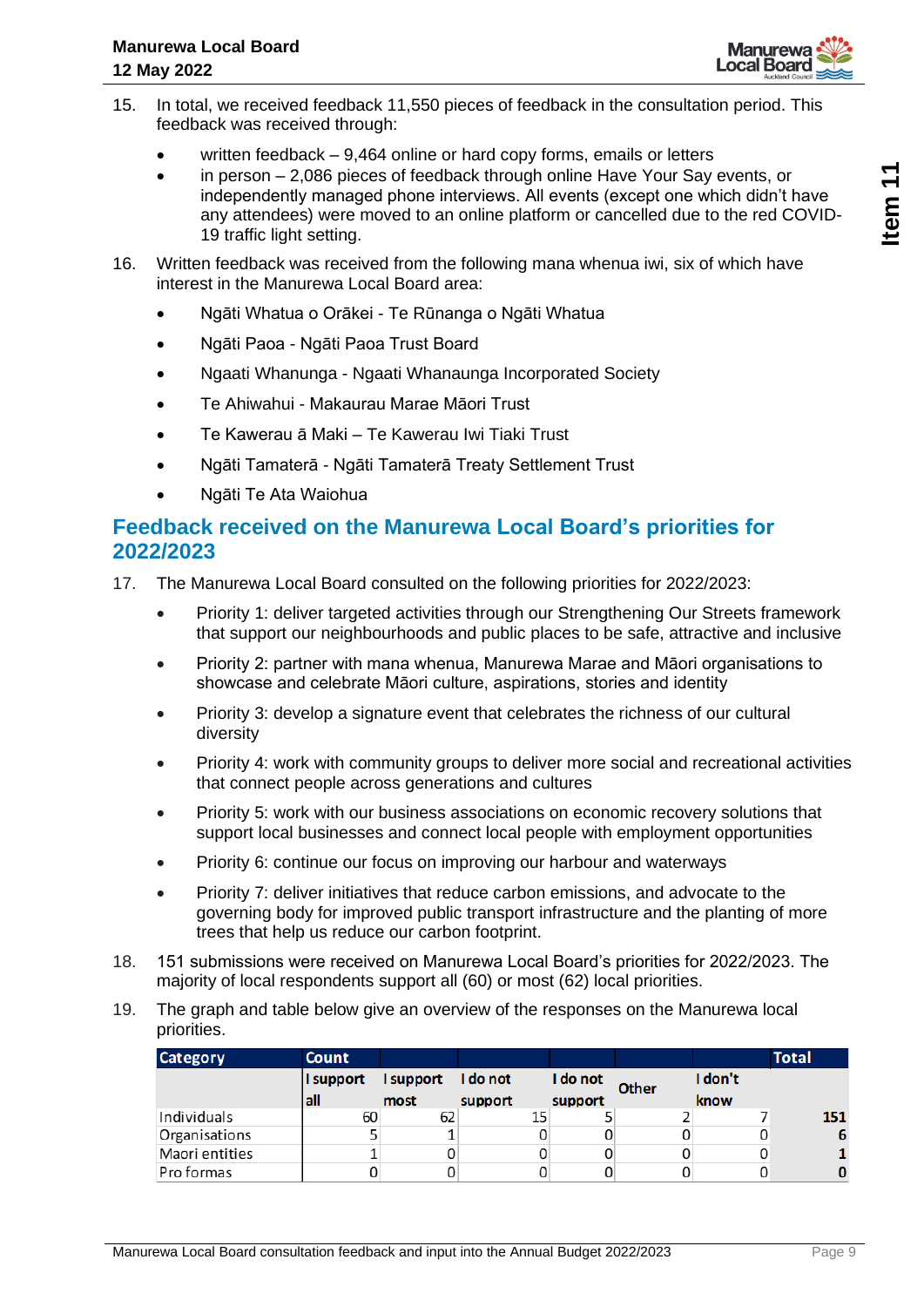

20. Consultation feedback on local board priorities will be considered by the local board when approving their local board agreement between 21-23 June 2022.

### **Information on submitters**

21. The tables and graphs below indicate the demographic categories people identified with. This information only relates to those submitters who provided demographic information.



| <b>Ethnicity</b> |                                         | #   | %    |
|------------------|-----------------------------------------|-----|------|
| European         |                                         | 89  | 35%  |
|                  | Pakeha/NZ European                      | 78  | 31%  |
|                  | Other European                          | 11  | 4%   |
| <b>Maori</b>     |                                         | 14  | 6%   |
| <b>Pacific</b>   |                                         | 110 | 43%  |
|                  | Samoan                                  | 86  | 34%  |
|                  | Tongan                                  | 15  | 6%   |
|                  | <b>Other Pacific</b>                    | 9   | 4%   |
| Asian            |                                         | 54  | 21%  |
|                  | Chinese                                 | 37  | 15%  |
|                  | Southeast Asian                         | 5   | 2%   |
|                  | Indian                                  |     | 3%   |
|                  | <b>Other Asian</b>                      | 10  | 4%   |
|                  | African/Middle Eastern/Latin            | з   | 1%   |
| <b>Other</b>     |                                         | 2   | 1%   |
|                  | <b>Total people providing ethnicity</b> | 254 | 107% |



| Age          | <b>Male</b> | Female | <b>Another</b><br>gender |
|--------------|-------------|--------|--------------------------|
| < 15         | 14          | 11     | 0                        |
| $15 - 24$    | 18          | 17     |                          |
| 25-34        | 12          | 20     |                          |
| 35-44        | 21          | 23     |                          |
| 45-54        | 14          | 20     | n                        |
| 55-64        | 16          | 18     |                          |
| 65-74        | 14          | 22     |                          |
| $75 +$       | 4           |        |                          |
| <b>Total</b> | 113         | 138    | 1                        |

### **Key themes on local priorities**

- 22. Key themes of note across the feedback received (through written, in-person and social media channels) included:
	- local priorities are vague, lacks detail or \$ amounts
	- Council should focus on core services and maintaining current assets
	- general lack of trust in council
	- general support for actions that support the natural environment, waterways and beaches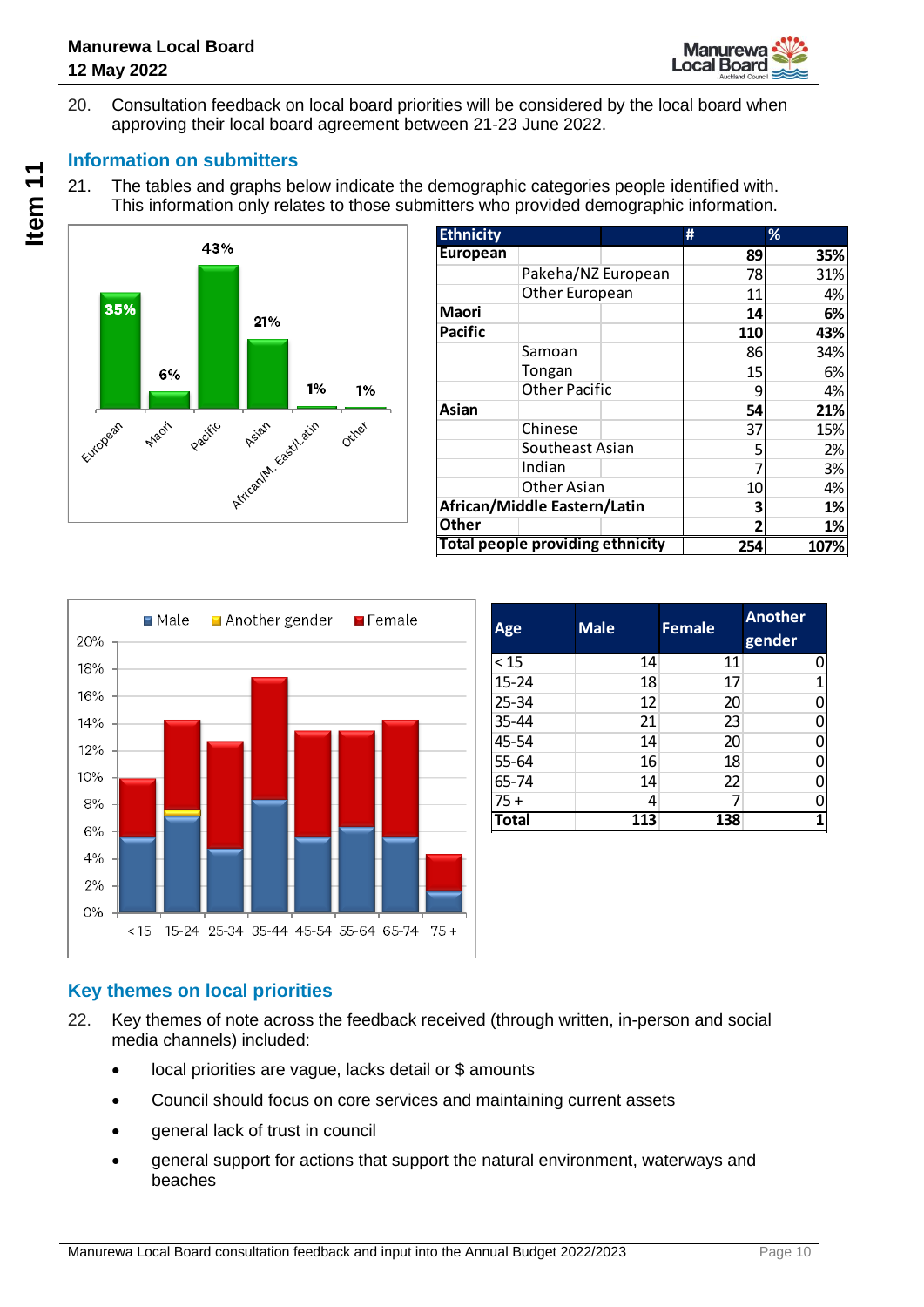

• multiple requests for bridge over Papakura stream to link Waiata Shores and Wattle Downs.

#### **Feedback on other local topics**

- 23. Key themes across feedback received on other local topics included:
	- support for road safety and pedestrian crossings
	- concern about crime, safety and liquor outlets
	- support for actions that support diversity and bring together diverse groups
	- importance of community groups as the backbone of the community, and their need for support to deliver social and recreational activities
	- support for cycle lanes
	- support for Māori enterprise and innovation.

#### **Specific requests for local funding**

- 24. Specific requests for local projects and funding through the Annual Budget 2022/2023 consultation included:
	- measures to improve safety and security e.g. cameras on pedestrian areas and walkways
	- upgrade the railway station area and refresh the town centre
	- planting at Tington Park
	- more stewardship of Totara Park including Council funded pest trapping aided by volunteers and regular monitoring of newly planted trees
	- street parties to plant trees
	- a community garden along the back fence of the duck pond
	- support for Waka for Caring
	- a venue for sewing classes
	- a safe cycling link to the Southern Path from Manurewa
	- a running/safe cycling track around Mountfort Park
	- support to address the issue of dirt bike riders damaging fields
	- Manurewa Rugby Football Club needs roof replacement, changing facilities need an upgrade, including male/female facilities
	- Manurewa Associated Football Club maintenance of clubrooms, would like to upgrade facilities to maintain national level to attract tournaments
	- Totara Park Mountain Bike Club request the board provide new walking infrastructure and to provide safe access for pedestrians; to properly fund the maintenance of the current bike track network at Totara Park; propose that the club undertakes cost and maintenance of any new tracks for the first three years; support renewal of Redoubt Road carpark and ask that new toilet block is prioritised for delivery.

#### **Mana whenua feedback on local priorities**

- 25. Four submissions were received with mana whenua iwi with interests in the Manurewa Local Board Area:
	- Ngāti Paoa (Trust Board) support local priorities provided they can be supported financially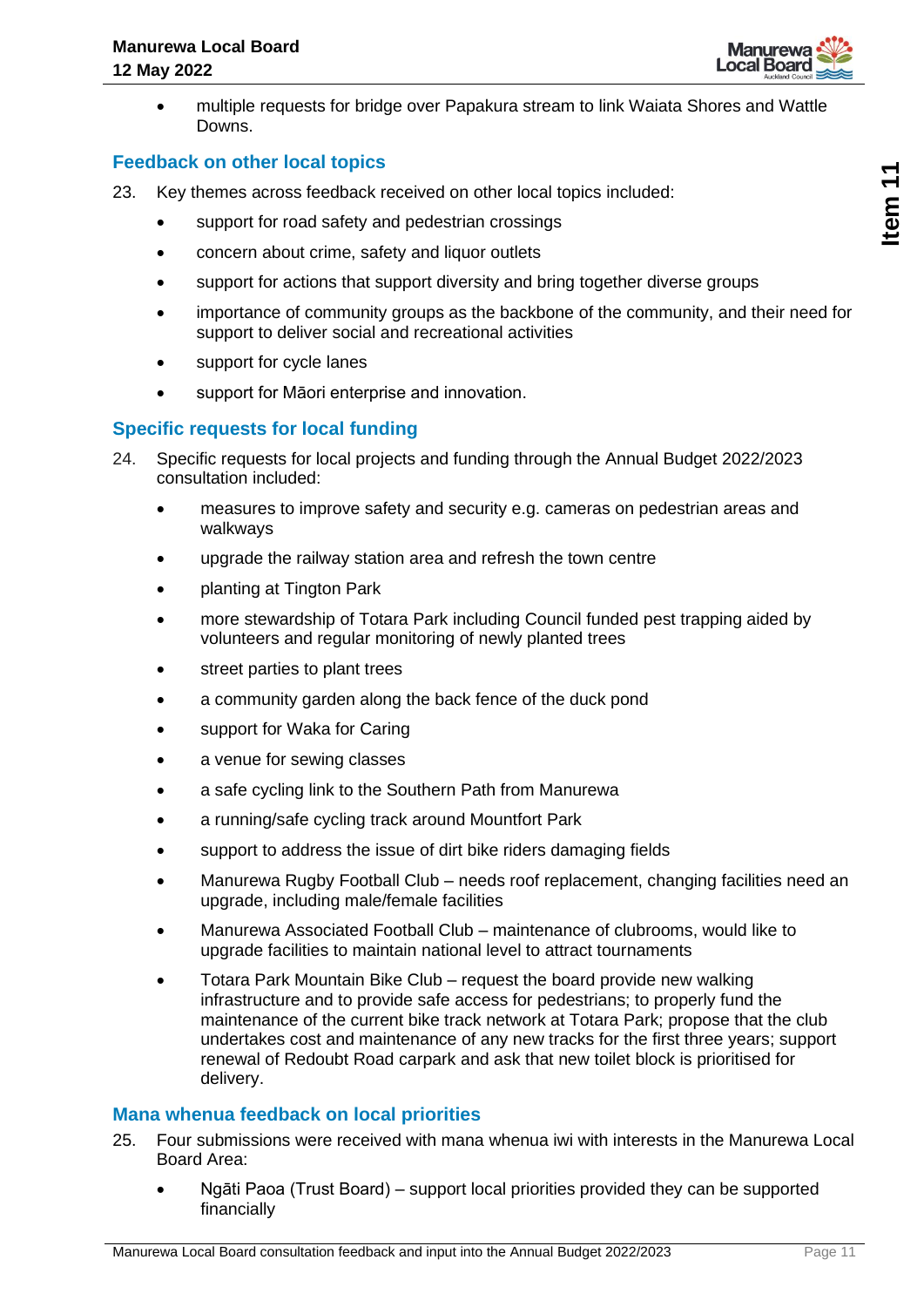

- Ngāti Te Ata Waiohua requested support with building new wharekai at their marae in Waiuku, and also support for initiatives in the water knowledge, water safety messaging and water health space
- Ngāti Tamaterā reiterated the principal of a Tiriti based relationship, including a suggestion for induction hui as an initial meet and greet exercise, with the opportunity to present iwi frameworks, strategy and management plans, with potential for site visits to marae, and for local boards to share their priorities. Ngāti Tamatera priority areas include housing, employment, education, strong identity, and healthy and thriving whanau
- Ngaati Whanaunga expectation for relationship to be based in Treaty principles, request for more opportunities for rangatira ki te rangatira engagement, for Ngaati Whanaunga to be treated as a partner and not just another 'stakeholder', and for Council engagement to move to a more sustainable model of engagement that moves beyond a project-by-project approach. Priorities for Ngaati Whanaunga are: healthy and prosperous business; healthy and prosperous people, healthy and prosperous whaanau and hapuu; healthy and prosperous environment
- Te Ahiwaru no specific feedback on Manurewa local priorities, however confirmed interest in collaborating with Manurewa Local Board.

### **Overview of feedback received on regional topics in the Annual Budget 2022/2023 from the Manurewa Local Board area**

- 26. The proposed Annual Budget 2022/2023 sets out Auckland Council's priorities and how to pay for them. Consultation on the proposed Annual Budget asked submitters to respond to four key questions on:
	- 1. Climate
	- 2. Budget pressures
	- 3. Operating spending prioritisation
	- 4. Waste service standardisation.
- 27. The submissions received from the Manurewa Local Board area on these key issues are summarised below, along with an overview of any other areas of feedback on regional proposals with a local impact.

### **Key Question 1: Climate**

- 28. Aucklanders were asked about a proposed climate action package which will be funded by a targeted rate. The climate action package includes investments in low-carbon public transport, active walking and cycling networks; and urban ngahere (forest) canopy cover.
- 29. This is proposed to be funded through \$574 million from a targeted rate over the next 10 years as well additional funding from government co-funding.
- 30. The graph and table below give an overview of the responses from the Manurewa Local Board area.

| <b>Category</b> | <b>Count</b>   |         |              |         | <b>Total</b> |
|-----------------|----------------|---------|--------------|---------|--------------|
|                 |                | Do not  | <b>Other</b> | I don't |              |
|                 | <b>Support</b> | support |              | know    |              |
| Individuals     | 168            | 69      |              | 10      | 251          |
| Organisations   |                |         |              |         |              |
| Maori entities  |                |         |              |         |              |
| Pro formas      |                |         |              |         |              |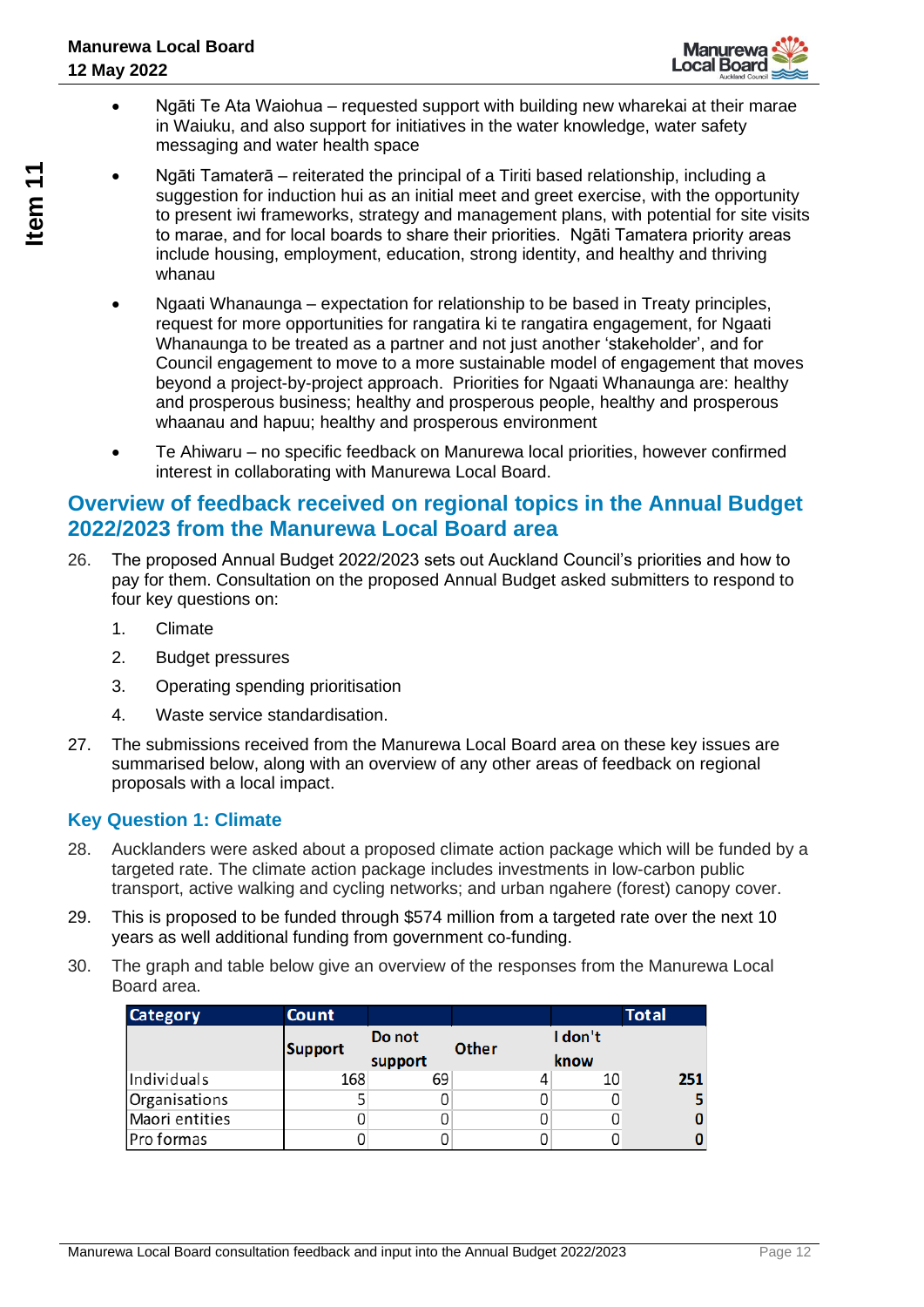



### **Key themes**

- 31. Key themes in the feedback from those that did not support included:
	- climate change is a central government issue
	- low priority at this time Council should focus on basics
	- other more pressing issues people are focussed on jobs, supporting families, mental health
	- objection to targeted rates in general should come from general rates
	- financial pressures faced by Aucklanders
	- support some actions only low emission buses, tree planting.
- 32. Feedback from mana whenua iwi with interests in the Manurewa Local Board area included:
	- Ngāti Paoa (Trust Board) support, as it is vital that we address climate change
	- Ngāti Tamaterā support in principle, emphasising the need to collaborate with mana whenua iwi to address the impact of climate change on Māori communities and marae
	- Ngaati Whanaunga support with recommendations such as a focus on initiatives that are inexpensive and have tangible benefits for Māori e.g. supporting working from home, providing access to WIFI, ensuring bus routes, and walking and cycling infrastructure are located close to marae and supporting access to cycles.
	- Te Ahiwaru intensified urban development challenges climate change action, need to reduce impervious design impact and broaden open space.

### **Key Question 2: Budget Pressures**

- 33. Aucklanders were asked about a range of levers proposed to manage on-going budget pressures. Council is forecasting a budget shortfall of \$85 million for 2022/2023 compared to what was budgeted for in the 10-year Budget 2021-2031. This is due to on-going impacts of COVID-19 on revenue and growing inflationary pressure.
- 34. A range of levers are proposed to manage the budget pressures including:
	- using the Government's Better Off support package funding
	- changing the timing of some capital spending
	- implementing cost reductions in the form of efficiency savings and a potential reduction in some services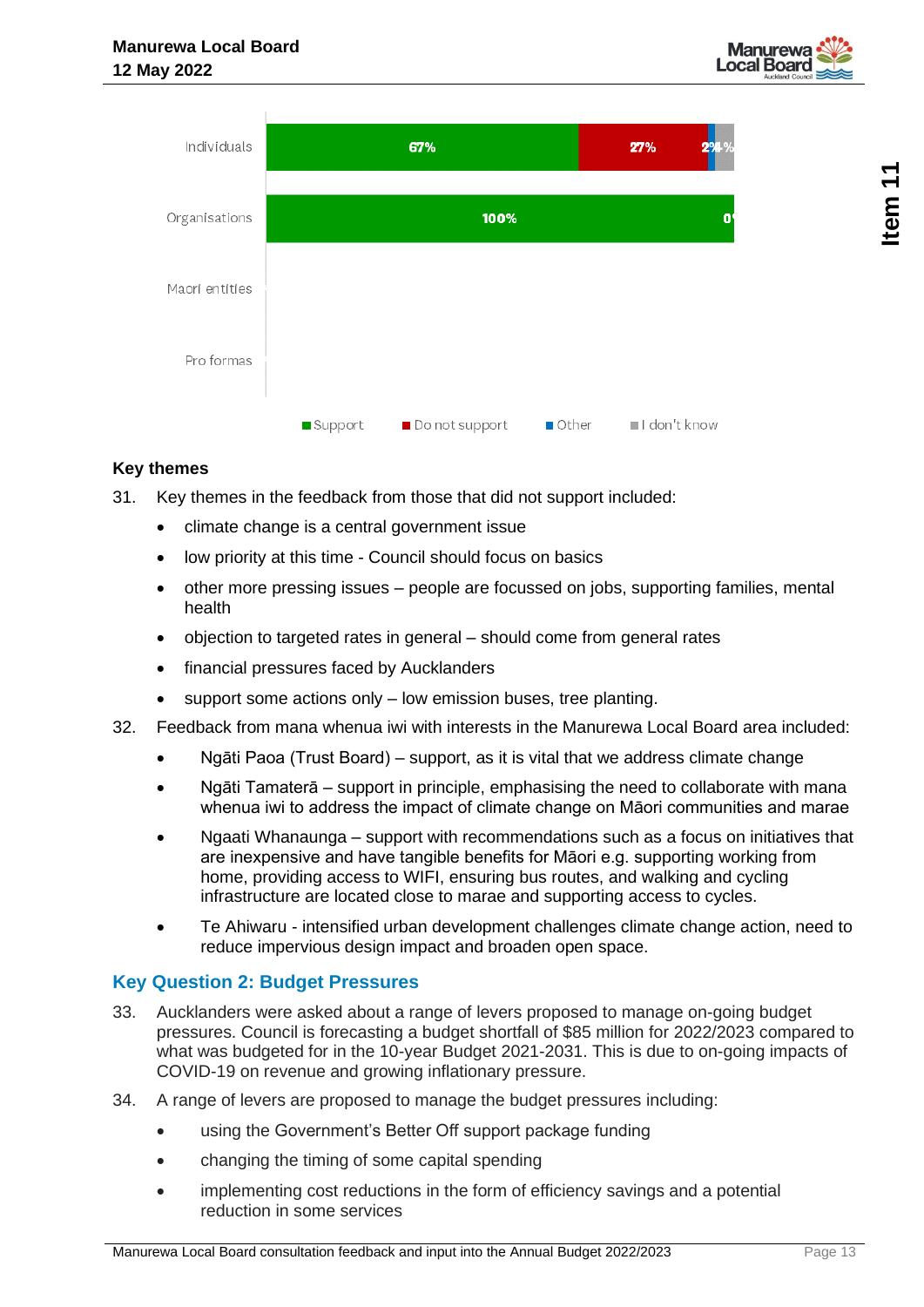- keeping the previously agreed general rates increase of 3.5 per cent for 2022/2023
- continuing work on the sale or long-term lease of non-strategic assets as required.
- 35. The graph and table below give an overview of the responses from the Manurewa Local Board area.

| <b>Category</b> | <b>Count</b>   |         |              |         | <b>Total</b> |
|-----------------|----------------|---------|--------------|---------|--------------|
|                 |                | Do not  |              | I don't |              |
|                 | <b>Support</b> | support | <b>Other</b> | know    |              |
| Individuals     |                | 35      | 11           | 11      | 128          |
| Organisations   | 3              |         |              |         |              |
| Maori entities  |                |         |              |         |              |
| Pro formas      |                |         |              |         |              |



### **Key themes**

- 36. Key themes in the feedback from those that did not support included:
	- lack of value for ratepayers Council needs to manage finances better
	- control frivolous spending, salaries, staff levels
	- don't support selling assets community will be worse off long term
	- rates increases greater than income increases in climate of inflation
	- do not support any reduction in services
	- support rate increase if funds capital spending, long term developments
	- speed bumps in Manurewa are an example of a wasteful expense.
- 37. Feedback from mana whenua iwi with interests in the Manurewa Local Board area included:
	- Ngāti Paoa support
	- Ngaati Whanuanga do not support using Three Waters funding to fund business as usual activities
	- Ngāti Tamaterā support, focussing on core council services with a targeted approach, taking into account real need that communities are experiencing
	- Te Ahiwaru would prefer to delay 3.5% rate increase, also suggesting to use 'better off' support package to rebuild business in Auckland, with a focus on sustainable and resilient businesses in town centres, local business and local employment.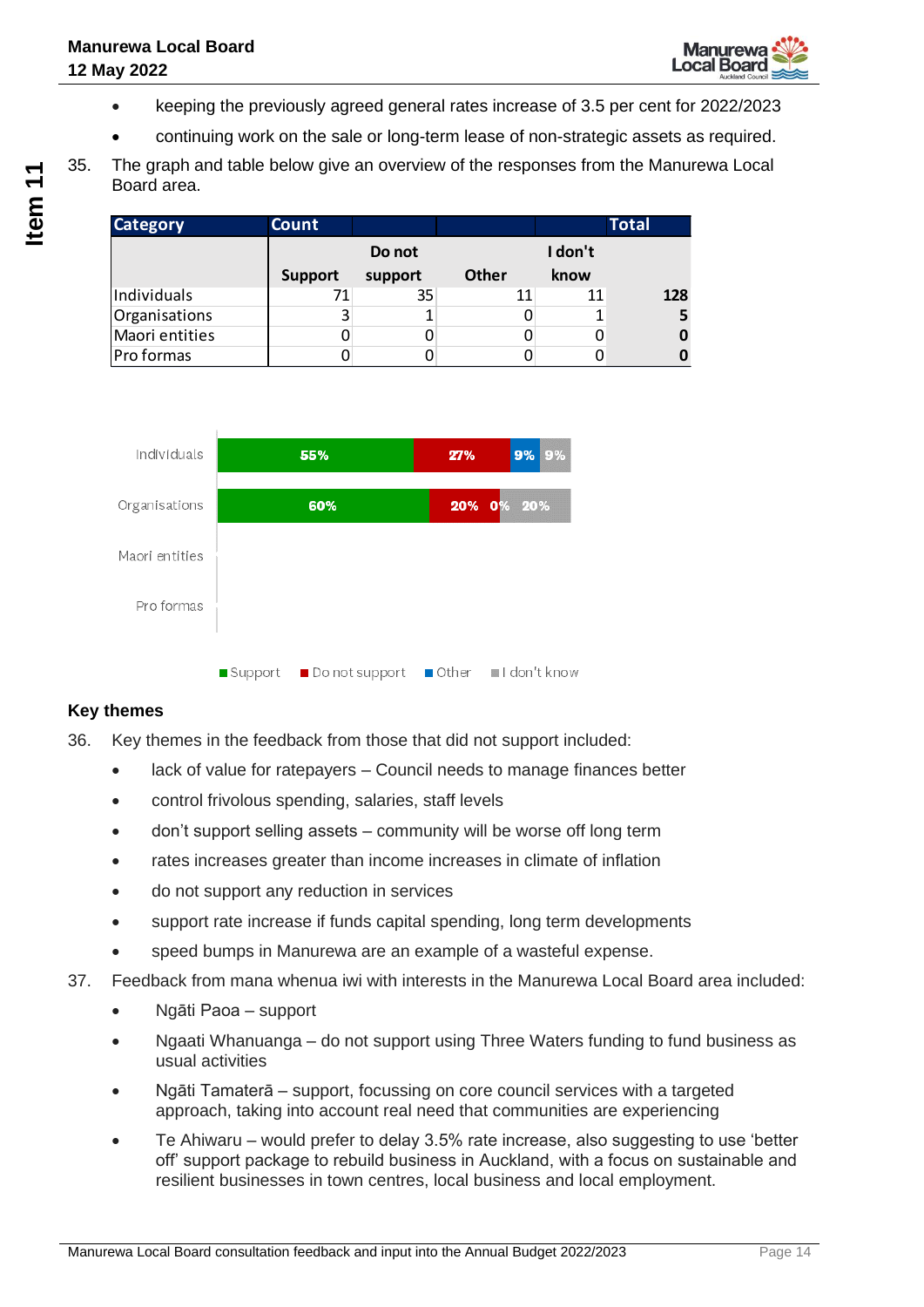

- 38. Since consultation, further reduction in revenue caused by the COVID-19 omicron outbreak and rising interest and inflation costs has compounded budget pressures.
- 39. Local Board Chairs attended a Finance and Performance Committee workshop outlining the increased pressures and a briefing was held for all local board members.

### **Key Question 3: Operating spending prioritisation**

- 40. Aucklanders were asked to provide feedback on a proposal that would see council prioritise operating spending to help manage on-going budget pressures. A set of criteria to be used when making decisions about cost reductions, including those that could reduce, stop or change some services, was proposed.
- 41. The proposal involves implementing \$15 million of additional permanent cost reductions in the form of efficiency saving and low-priority service reductions across the group in 2023/2024, growing to \$30 million per annum from 2024/2025 onwards.
- 42. The graph and table below give an overview of the responses from the Manurewa Local Board area.

| <b>Category</b> | Count          |         |              |         | <b>Total</b> |
|-----------------|----------------|---------|--------------|---------|--------------|
|                 | <b>Support</b> | Do not  | <b>Other</b> | I don't |              |
|                 |                | support |              | know    |              |
| Individuals     | 65             | 22      |              | 28      | 124          |
| Organisations   | 2              |         |              |         |              |
| Maori entities  |                |         |              |         |              |
| Pro formas      |                |         |              |         |              |



### **Key themes**

- 43. Key themes from those not in support included:
	- it is not appropriate to further cut services
	- increased rates from capital gains should be used to continue services
	- Council should cut administration and bureaucracy, not services
	- lack of trust for council to decide what is necessary and what is nice to have.
- 44. Feedback from mana whenua iwi with interests in the Manurewa Local Board area included:
	- Ngāti Paoa (Trust Board) support
	- Ngaati Whanaunga unclear why best financial practice approaches that should be used during daily operations are subject to engagement feedback; decision-making criteria fails to factor in Maaori community needs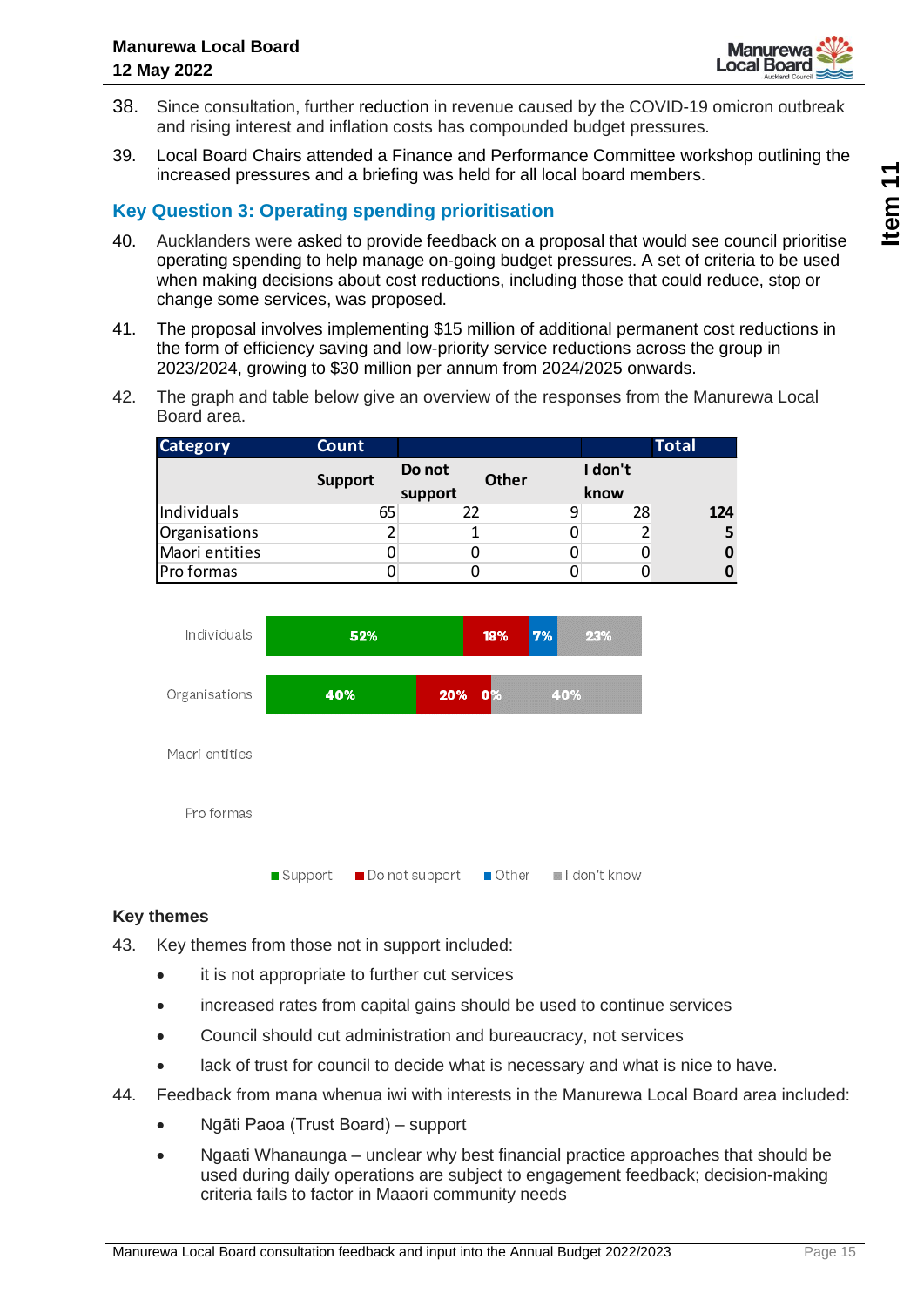

- Ngāti Tamaterā support, to ensure core services are kept operating
- Te Ahiwaru engaging with iwi is an essential service to be maintained, time to test duplicated services, would like to see review of mana whenua capacity building funding, community funded initiatives and lease agreement terms in relation to Auckland Plan and Te Tiriti principles.

### **Key Question 4: Waste service standardisation**

- 45. Aucklanders were asked about a proposal to standardise waste services and charges across Auckland. The proposal would involve a move to a region-wide rates funded refuse collection service and see a choice of three bin sizes (with different pricing for each) to accommodate different household needs.
- 46. Auckland Council are also proposing to include standardising which properties can opt-out of waste management services and charges across Auckland.
- 47. The graph and tables below give an overview of the responses from the Manurewa Local Board area.

| <b>Category</b> | Count                               |                              |              |                 | <b>Total</b> |
|-----------------|-------------------------------------|------------------------------|--------------|-----------------|--------------|
|                 | <b>Support</b><br>(prefer<br>rates- | Do not<br>support<br>(prefer | <b>Other</b> | I don't<br>know |              |
| Individuals     | 87                                  | 31                           |              | 8               | 131          |
| Organisations   | 5                                   |                              |              | 0               | 6            |
| Maori entities  | 0                                   |                              |              | 0               |              |
| Pro formas      |                                     |                              |              |                 |              |



### **Key themes**

- 48. Key themes of note across the feedback received included:
	- concern about illegal dumping
	- cost should be included in general rates
	- PAYT (pay as you throw) rewards people for minimising waste smaller bin should be virtually free
	- rates funded waste collected penalises those who reduce their waste.
- 49. Feedback from mana whenua iwi with interests in the Manurewa Local Board area included:
	- Ngāti Paoa (Trust Board) support
	- Ngaati Whanaunga unclear why best financial practice approaches that should be used during daily operations are subject to engagement feedback; decision-making criteria fails to factor in Maaori community needs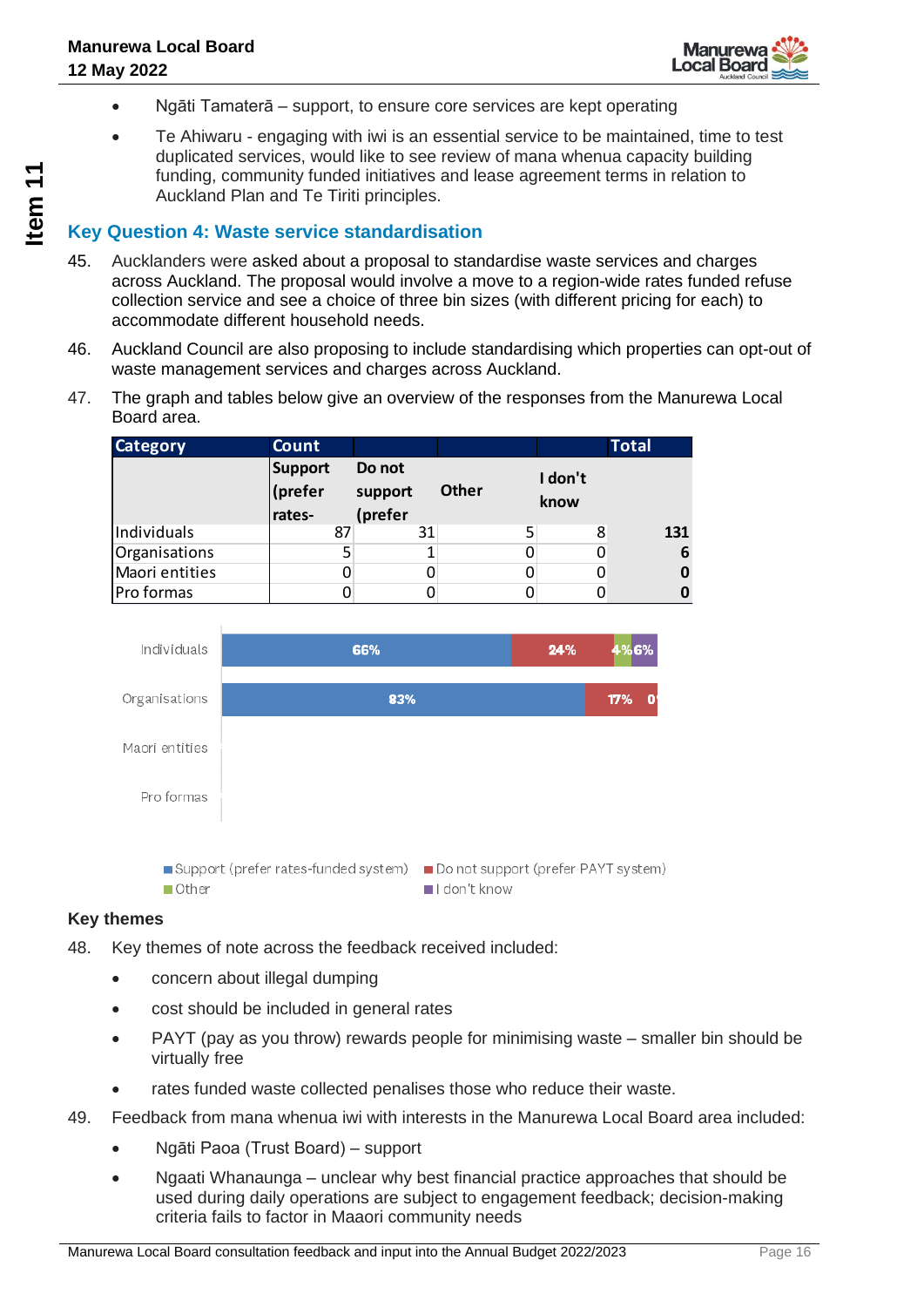

- Ngāti Tamaterā support, to ensure core services are kept operating
- Te Ahiwaru does not support exemptions to rural and agricultural industries, would like to see focus on rural resource recovery and co-develop with Council a response to illegal dumping, does not support opt-outs for urban properties, instead access to free recycling centres, overall key outcome needs to be a change to waste culture.
- 50. Auckland Council is also proposing to standardise which properties can opt-out of waste management services and charges across Auckland.
- 51. Auckland Council is proposing to standardise the opt-out rules for residential multi-unit developments (10 or more units).
- 52. Of the 124 submitters who gave feedback on this question, 65 were in support, 17 did not support, 1 made other comments and 41 responded as I don't know. The graph below gives an overview of the responses from the Manurewa Local Board area.



- 53. Auckland Council is proposing to standardise the opt-out rules for residential and lifestyle properties with between two and nine units.
- 54. Of the 123 submitters who gave feedback on this question, 62 were in support, 20 did not support, 2 made other comments and 39 responded as I don't know. The graph below gives an overview of the responses from the Manurewa Local Board area.



55. Auckland Council is proposing to standardise the opt-out rules for non-residential properties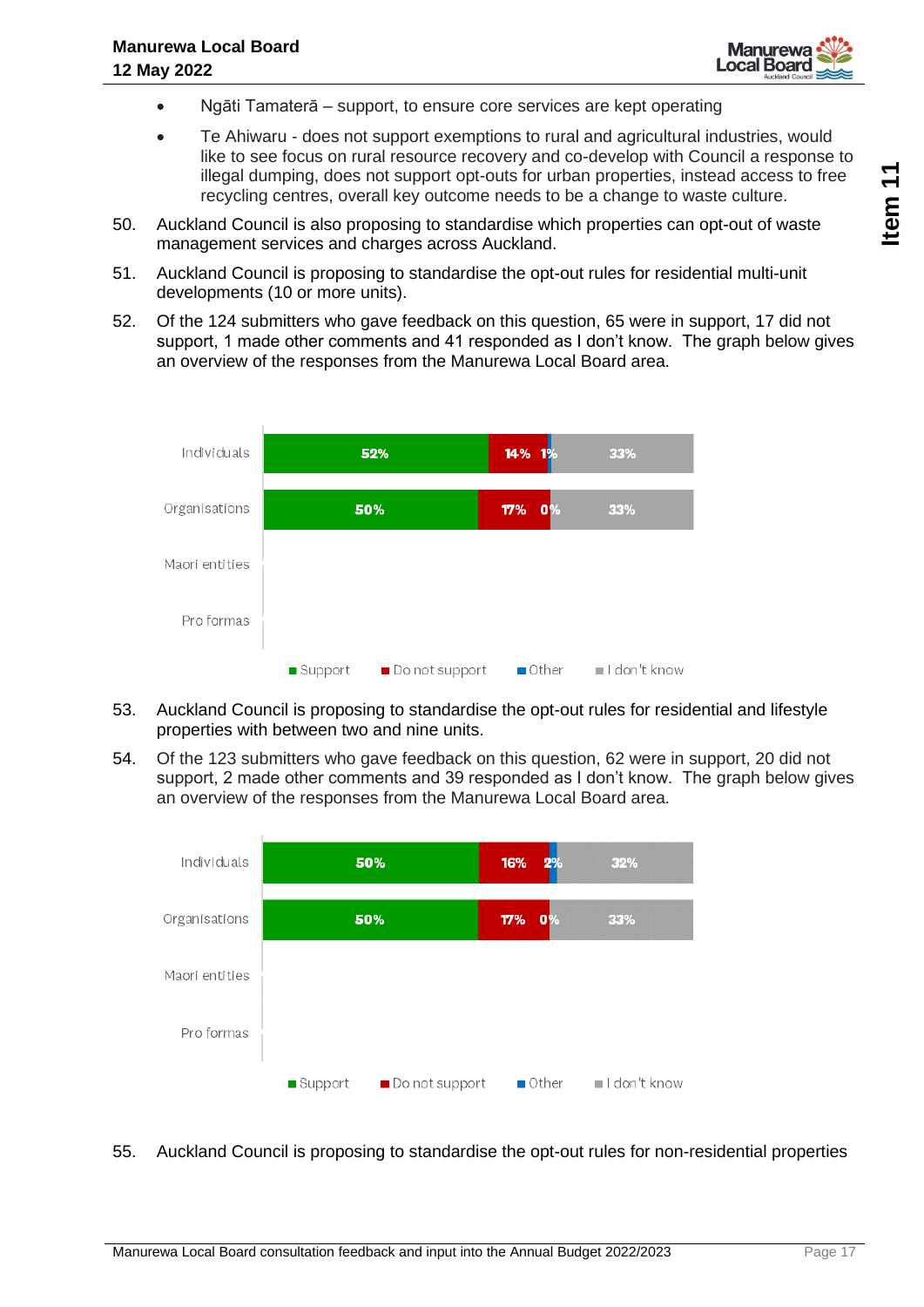

56. Of the 123 submitters who gave feedback on this question, 61 were in support, 22 did not support, 2 made other comments and 38 responded as I don't know. The graph below gives an overview of the responses from the Manurewa Local Board area.



- 57. Auckland Council is proposing to apply a minimum base charge to every separately used or inhabited part of a property.
- 58. Of the 122 submitters who gave feedback on this question, 55 were in support, 26 did not support, 2 made other comments and 39 responded as I don't know. The graph below gives an overview of the responses from the Manurewa Local Board area.



### **Other feedback**

- 59. Aucklanders were asked what is important to them and if they had any feedback on any other issues, including a proposal to increase local board decision-making over local community services:
	- Ngāti Tamaterā were in support, suggesting that meaningful engagement and partnership with mana whenua and sharing decision-making opportunities is key and provides an opportunity for iwi to help design local board work programmes, priority areas and shared outcomes
	- Ngāti Paoa (Trust Board) were in support, provided community comments are taken into consideration.
- 60. There were no comments in relation to the proposed fees and charges.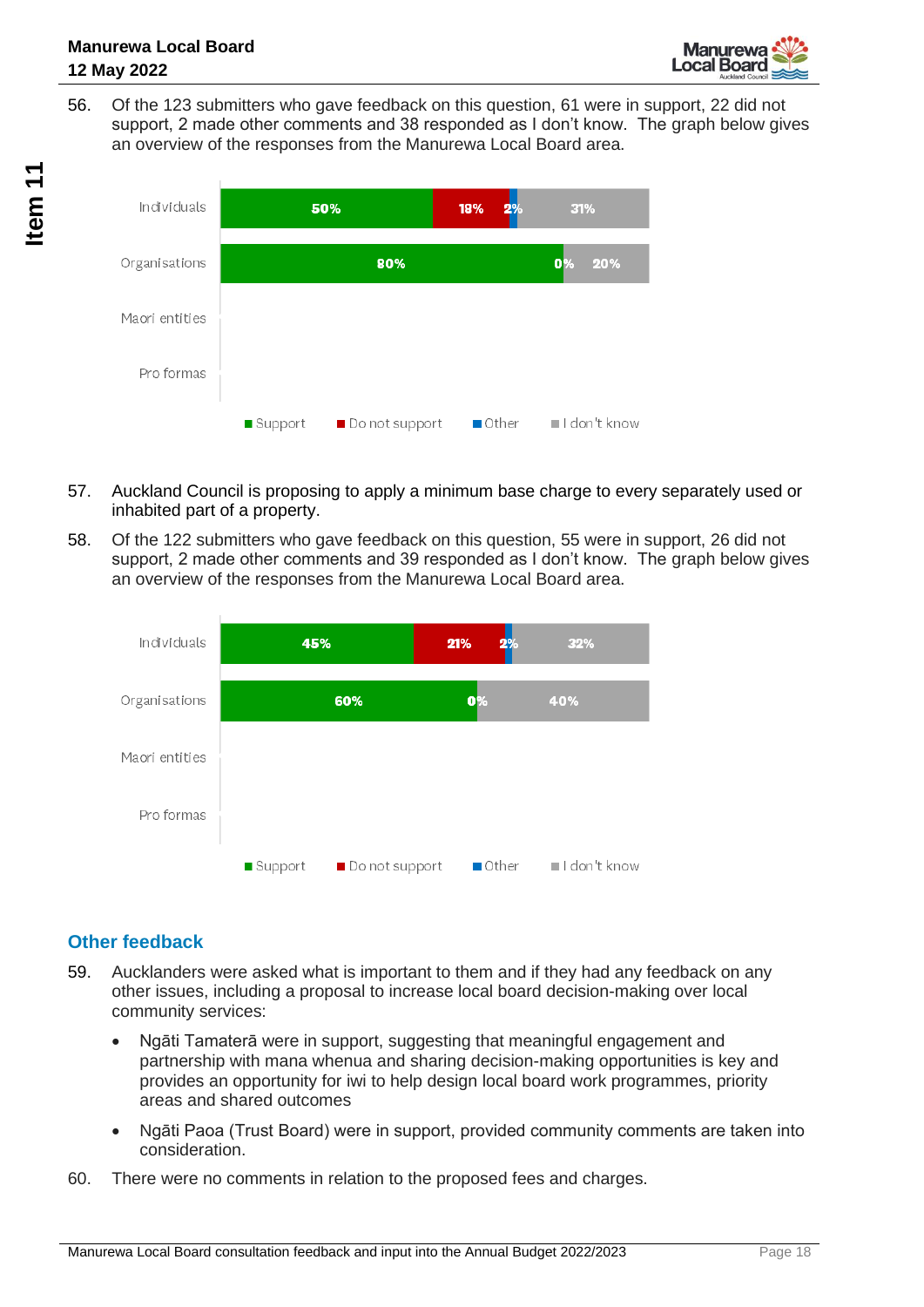

### **Recommendations on local matters**

- 61. This report allows the local board to recommend local matters to the Governing Body for consideration as part of the Annual Budget process, in June 2022. This includes:
	- proposed locally driven initiative capital projects outside local boards' decision-making responsibility
	- release of local board specific reserve funds.
	- local advocacy initiatives.

### **Funding for Locally Driven Initiatives (LDI)**

- 62. Local boards are allocated funding for locally driven initiatives (LDI) annually, to spend on local projects or programmes that are important to their communities. Local boards have decision-making over the LDI funds but need approval from the Governing Body where:
	- operational LDI funding is to be converted into capital LDI funding.
	- the release of local board specific reserve funds is requested, which are being held by the council for a specific purpose.
	- a LDI capital project exceeds \$1 million.

These conditions do not apply to the Manurewa Local Board for the 2022/2023 financial year.

#### **Local board advocacy**

- 63. Local boards are requested to provide approved advocacy initiatives which considers the consultation feedback above. This allows the Finance and Performance Committee to consider these advocacy items when making recommendations on the Annual Budget 2022/2023 to the Governing Body in June.
- 64. The advocacy initiatives approved by the local board will be included as an appendix to the 2022/2023 Local Board Agreement.

### **Local board input on regional topics in the Annual Budget 2022-2023**

65. Local boards have a statutory responsibility for identifying and communicating the interests and preferences of the people in its local board area in relation to Auckland Council's strategies, policies, plans, and bylaws, and any proposed changes to be made to them. This report provides an opportunity for the local board to provide input on council's proposed Annual Budget 2022/2023.

### **Tauākī whakaaweawe āhuarangi Climate impact statement**

- 66. The decisions recommended in this report are part of the Annual Budget 2022/2023 and local board agreement process to approve funding and expenditure over the next year.
- 67. Projects allocated funding through this Annual Budget process will all have varying levels of potential climate impact associated with them. The climate impacts of projects Auckland Council chooses to progress, are all assessed carefully as part of council's rigorous reporting requirements.

### **Ngā whakaaweawe me ngā tirohanga a te rōpū Kaunihera Council group impacts and views**

68. The Annual Budget 2022/2023 is an Auckland Council Group document and will include budgets at a consolidated group level. Consultation items and updates to budgets to reflect decisions and new information may include items from across the group.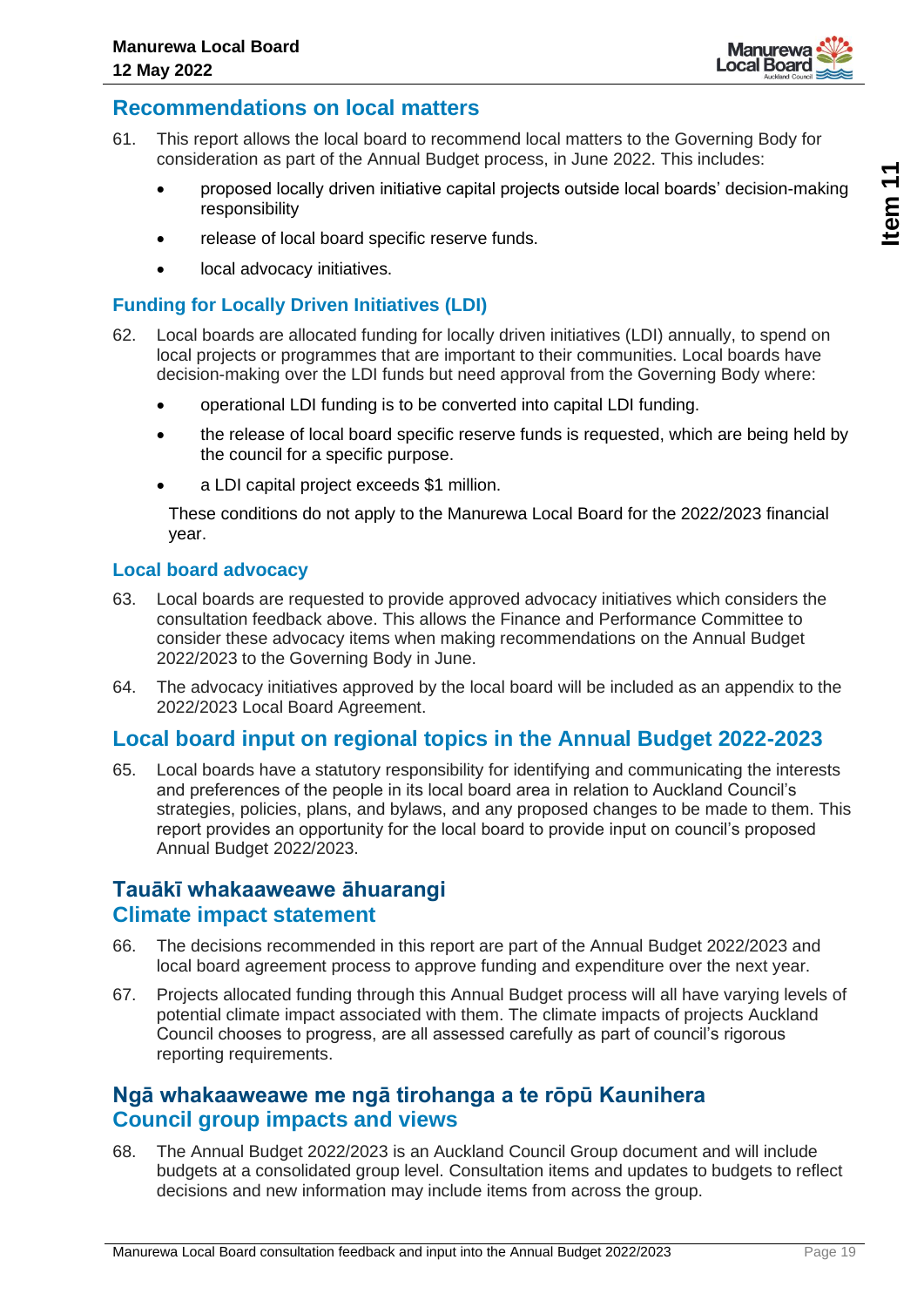

### **Ngā whakaaweawe ā-rohe me ngā tirohanga a te poari ā-rohe Local impacts and local board views**

69. The local board's decisions and feedback are being sought in this report. The local board has a statutory role in providing its feedback on regional plans.

70. Local boards play an important role in the development of the council's Annual Budget. Local board agreements form part of the Annual Budget. Local board nominees have also attended Finance and Performance Committee workshops on the Annual Budget.

### **Tauākī whakaaweawe Māori Māori impact statement**

- 71. Many local board decisions are of importance to and impact on Māori. Local board agreements and the Annual Budget are important tools that enable and can demonstrate the council's responsiveness to Māori.
- 72. Local board plans, developed in 2020 through engagement with the community including Māori, form the basis of local board area priorities. There is a need to continue to build relationships between local boards and iwi, and the wider Māori community.
- 73. Analysis provided of consultation feedback received on the proposed Annual Budget includes submissions made by mana whenua and the wider Māori community who have interests in the rohe / local board area.
- 74. Ongoing conversations between local boards and Māori will assist to understand each other's priorities and issues. This in turn can influence and encourage Māori participation in the council's decision-making processes.
- 75. Some projects approved for funding could have discernible impacts on Māori. The potential impacts on Māori, as part of any project progressed by Auckland Council, will be assessed appropriately and accordingly as part of relevant reporting requirements.

### **Ngā ritenga ā-pūtea Financial implications**

- 76. This report is seeking the local board's decisions on financial matters in the local board agreement that must then be considered by the Governing Body.
- 77. The local board also provides input to regional plans and proposals. There is information in the council's consultation material for each plan or proposal with the financial implications of each option outlined for consideration.

### **Ngā raru tūpono me ngā whakamaurutanga Risks and mitigations**

78. The council must adopt its Annual Budget, which includes local board agreements, by 30 June 2022. The local board is required to make recommendations on these local matters for the Annual Budget by mid May 2022 and present to the Finance and Performance Committee on 25 May, to enable and support the Governing Body to make decisions on key items to be included in the Annual Budget on 7 June 2022.

## **Ngā koringa ā-muri Next steps**

- 79. The local board will approve its local board agreement and corresponding work programmes in June 2022.
- 80. Recommendations and feedback from the local board will be provided to the Finance and Performance committee for consideration ahead of that Committee making recommendations to the Governing Body for decision.